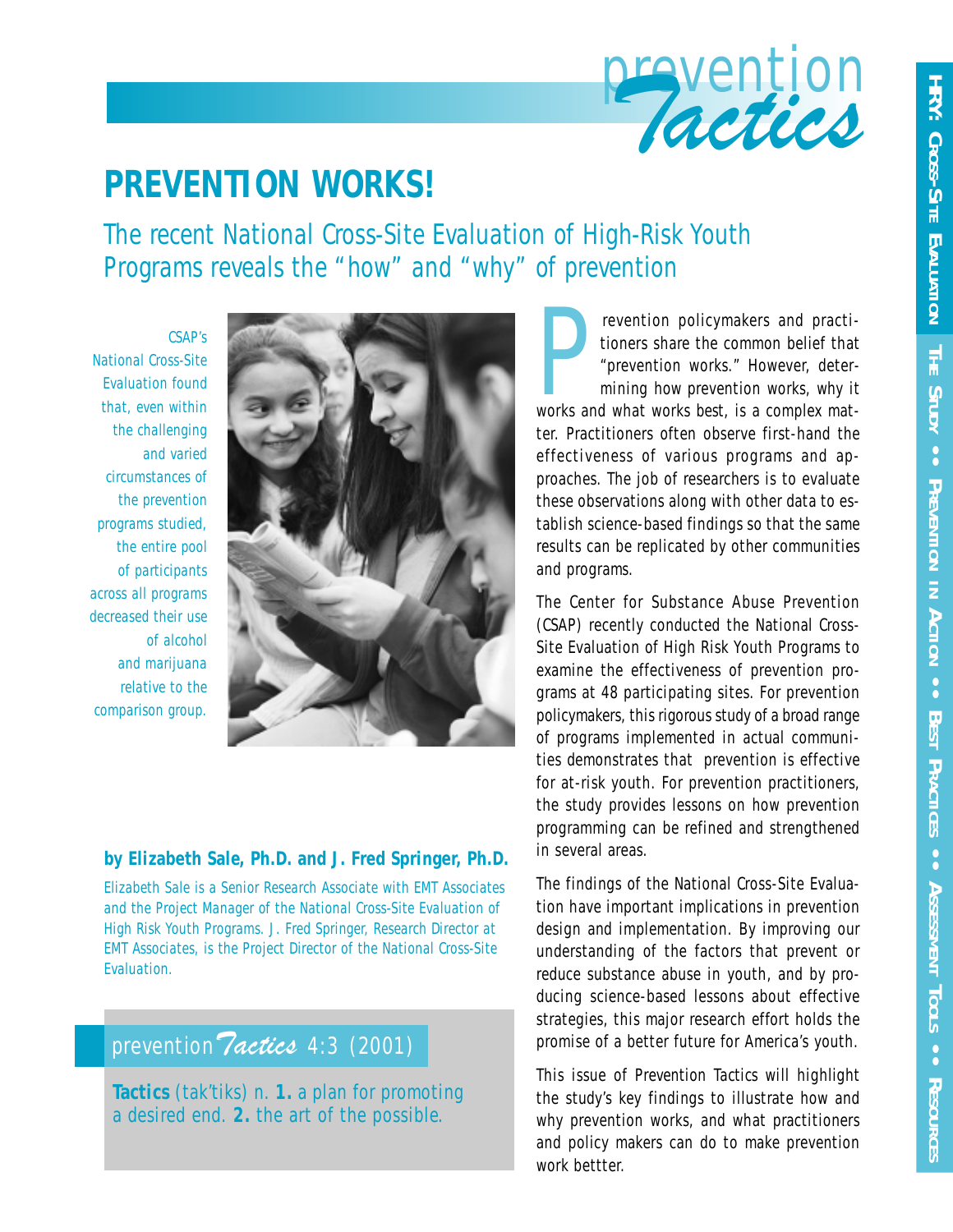

*PREVENTION WORKS* is the strong message of this landmark public health study conducted from 1995 to 2000 by EMT Associates, Inc., and ORC Macro for CSAP.Using a 48 site evaluation design of unprecedented scope, detail and rigor, the National Cross-Site Evaluation of High Risk Youth Programs assessed and documented a broad range of prevention programs funded by CSAP in 1994 and 1995 to determine substance use, as well as risk and protective outcomes.

#### **The Population Studied**

Implemented over five years, the study included more than 10,500 at-risk 9- to 18-year-olds from a wide variety of cultural and ethnic backgrounds. Of that number, about 6,000 participated in CSAP prevention programs within the 48 sites; about 4,500 similar youth who did *not* participate in these CSAP prevention programs served as the comparison group. The map above shows the location of these programs across the nation.

## **Participating Prevention Program Types**

The participating sites represent a wide array of prevention programs, with different settings, length and intensity of service, participant charateristics, and program content. Programs were located in school, community, public housing, and juvenile treatment facilities. Twothirds of participating programs were offered after school, and the remainder were delivered during normal classroom hours. Programs ranged in duration from eight weeks to three years; and weekly intensity ranged from 1 to 15 hours per week. Most programs were offered in impoverished urban areas, although around 15 percent of programs were situated in rural areas.

#### **Definition of "High Risk"**

The target population for this study, "high risk" youth, included youth living in economically disadvantaged areas. In addition, some programs targeted youth with multiple issues placing them at risk, including females with histories of physical and sexual abuse, youth living in foster care, youth in incarcerated settings, pregnant or parenting teens, youth on juvenile probation, emotionally and/or learning disabled youth, and physically disabled youth.

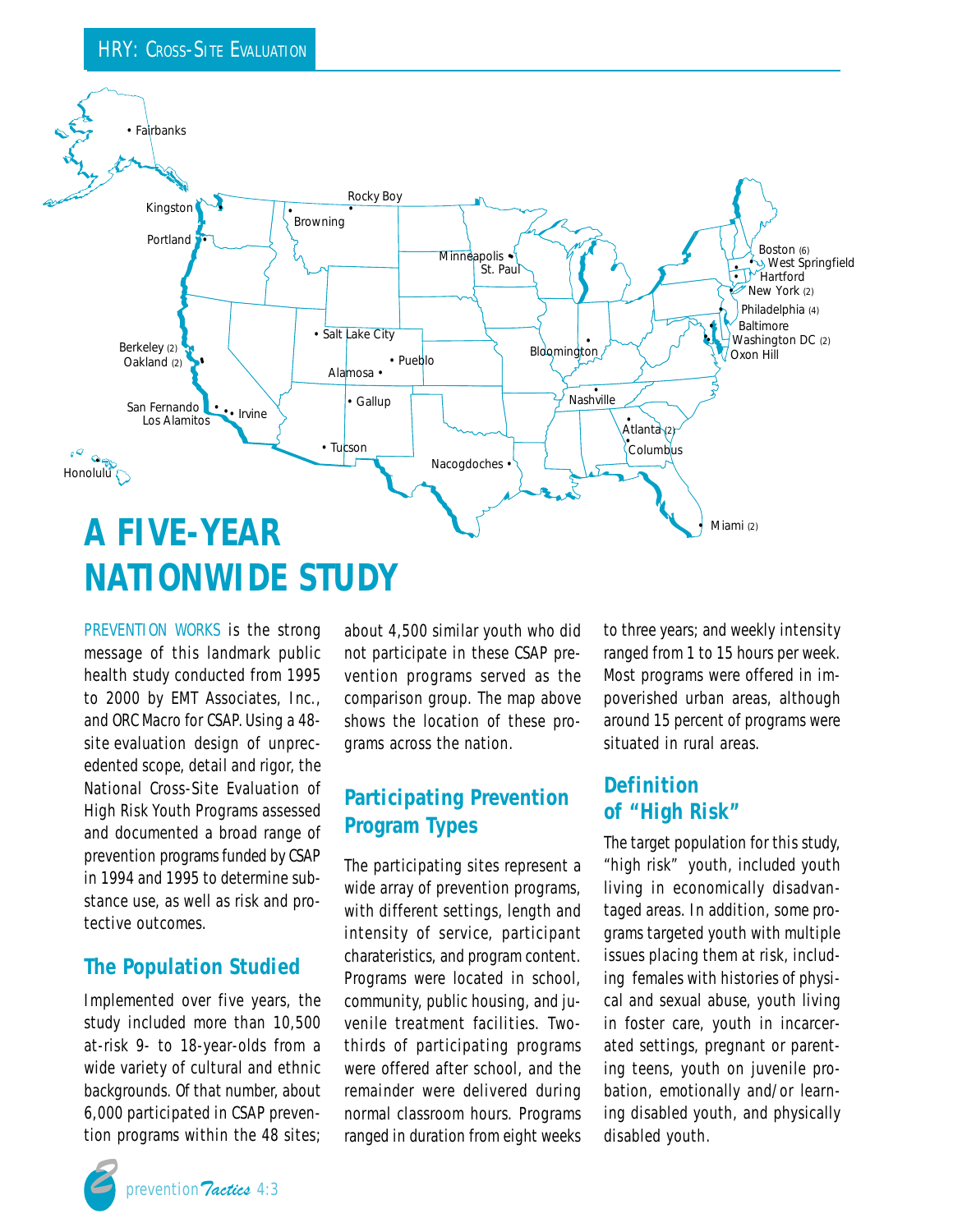# **Evidence That Prevention Works...**

*The National Cross-Site Evaluation of High Risk Youth Programs provides strong evidence that substance use prevention programs in communities where youth face multiple risk factors produce lasting reductions in substance use and have important positive effects on the lives of youth at risk. These results are not hypothetical. They represent real accomplishments by real programs operating in these communities.*

## ■ **In REAL Settings**

The programs studied represent all the difficult realities of implementing demonstration programs in communities at high risk. Start-up, design, and administrative problems are inevitable in this context and inject a large dose of practical reality into the prevention ideal. For example, approximately one-third of the participant youth in the study attended less than 10 hours of prevention programming. Marginal participation by a significant portion of the target population is a reality of demonstration programming in high-risk communities. Thus, rather than representing the potential achievements of ideal programs, the findings from this study indicate actual achievements by a large number of typical programs implemented in the diverse and challenging realities of communities in which youth who are at high risk for substance use live.

### ■ **In REAL Programs**

About two-thirds of participating programs had positive effects on participants' substance use or on factors that make youth less likely to use. In addition reducing alcohol, cigarette, and marijuana use relative to comparison youth, programs were effective in strengthening school connectedness, family connectedness, and non-accepting attitudes toward use.



This sample included all youth who reported any substance use in the 30 days prior to program entry.

*Youth who had already started to use cigarettes, alcohol, and marijuana before entering a prevention program reduced their use after joining.*

#### ■ **With REAL Youth**

Programming must prove effective with youth who have *already* begun to use substances, not just deter those who have not yet started. As the above figure illustrates, participating youth who were using substances when they entered the program reported 4 percent higher usage of cigarette, alcohol and/or marijuana than nonparticipating youth who were using substances at the beginning of the study (baseline). By program exit, reported substance use by participants had dropped to 10 percent less than comparison youth. Eighteen months later, participant use levels were 22 percent below those of comparison youth. This finding is based on 23 sites in which comparison youth did not have significant opportunities to participate in other prevention programming.

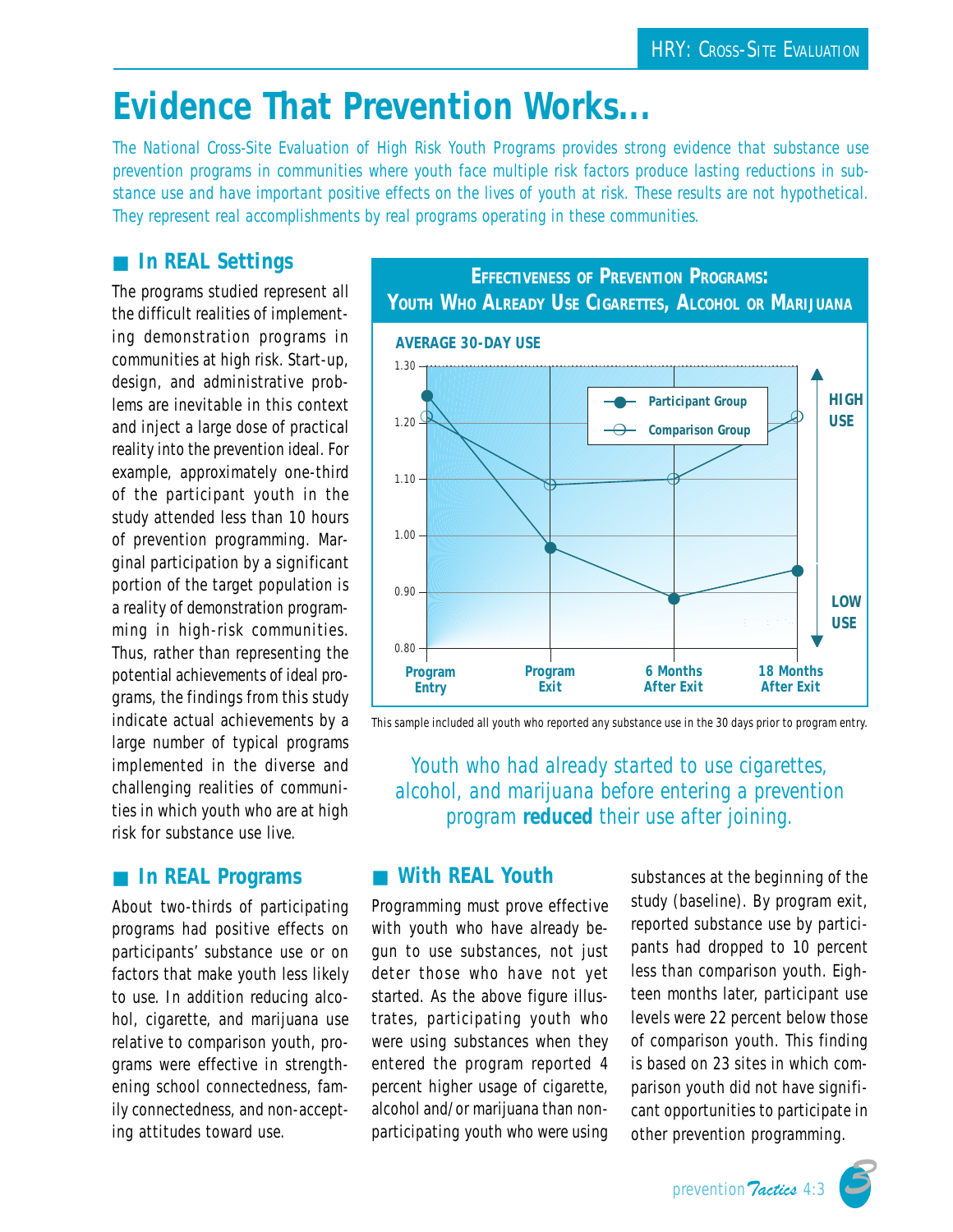# **What Works** *BEST* **With High Risk Youth...**

# ✔ **Wide Availability of Prevention Opportunities**

**FINDING:** *The more communities gave young people opportunities to take part in prevention activities, the greater the reductions in substance use rates among these youth.*

Youth in communities with higher availability of preventive programs and activities report significant reductions in use rates relative to comparison youth in communities with fewer prevention opportunities.

More specifically, the average increase in 30-day substance use from baseline to exit for comparison group youth who had high opportunities to take part in prevention programming was 57 to 68 percent *lower* than comparable increases for comparison youth with low opportunities for prevention participation. This finding indicates that widely available prevention activity reduces the degree to which youth begin and increase substance use in the critical adolescent years.



# **LEVEL OF EXPOSURE TO PREVENTION ACTIVITIES: IMPACT ON USE**

# ✔ **Four-Plus Hours Per Week**

**FINDING:** *Prevention programs with more intense services (i.e., more than 4 hours per week) were more effective in achieving intended substance use outcomes than programs with less intense services.*

Program contact, or "dosage," data collected for participant youth showed that more intense programs were more effective.

prevention *Tactics* 4:3

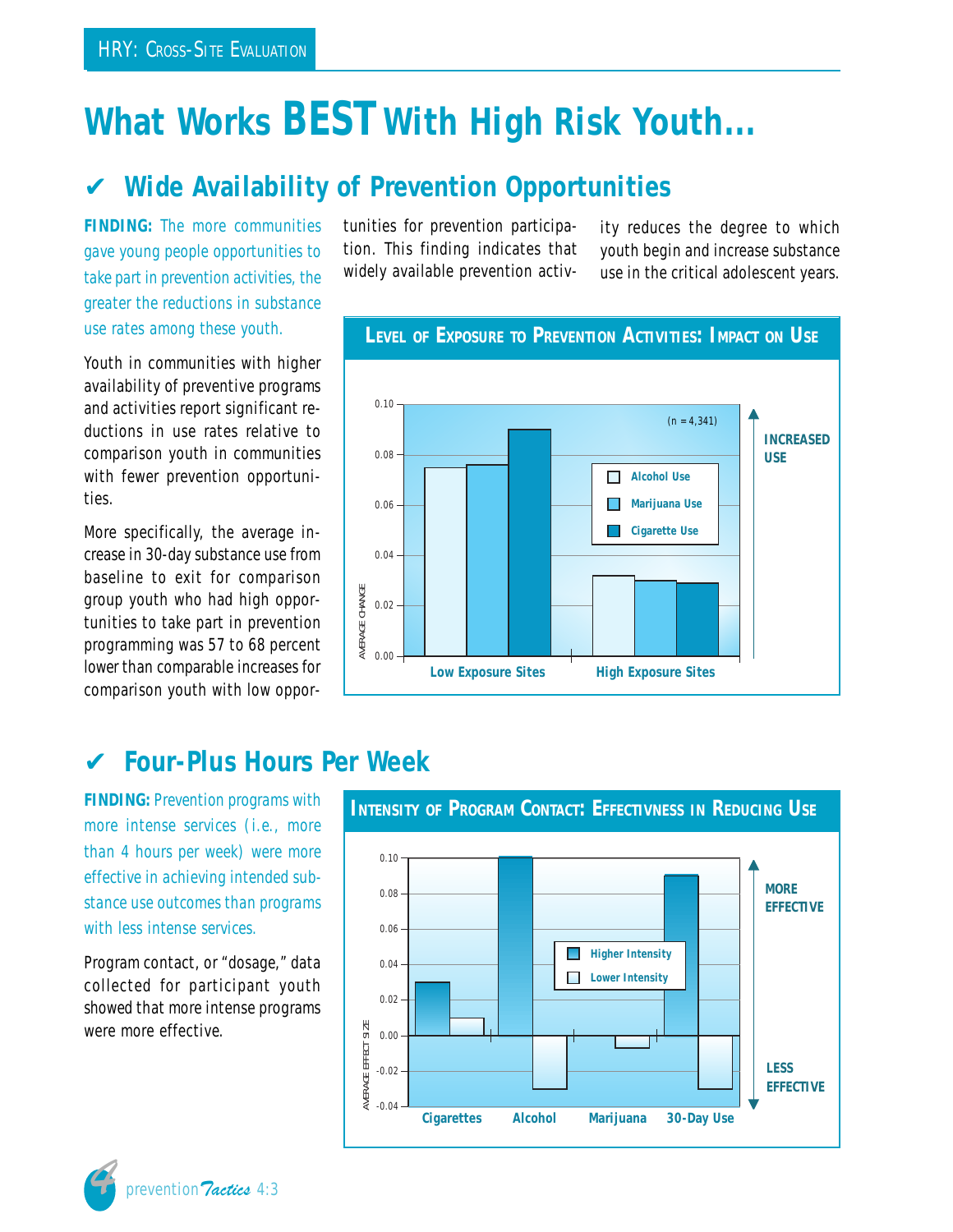# ✔ **Interactive Programming**

**FINDING:** *Prevention programs that involved participants interactively were more effective in reducing substance use than programs that were less interactive.*

Interactive programming engages youth in thought-provoking participatory exercises and activities, often requring team work and group involvement. This figure displays the differences in effect sizes between programs with higher and lower levels of interactive program participation. Effect sizes for interactive programs were significantly higher than effect sizes for less interactive programs. Analyses also illustrated the importance of actively engage youth in thought-provoking and meaningful activities that encourage team-building, as these activities are more likely to produce positive effects.



\* Statistically significant at the 0.05 level (one-tailed, Wilcoxon test)

# ✔ **Activities Provided After School**

**FINDING:** *CSAP-funded prevention programs that operated after school were more effective in reducing substance use for high-risk youth than those delivered during school hours.*

The National Cross-Site Evaluation is the first large-scale cross-site study to include a large number of after-school prevention programs. After-school programs were more effective than in-school programs in reducing substance use. This difference in effectiveness is largely attributable to the ability of afterschool programs to provide more hours of contact per week to youth and to use more interactive methods of participation.

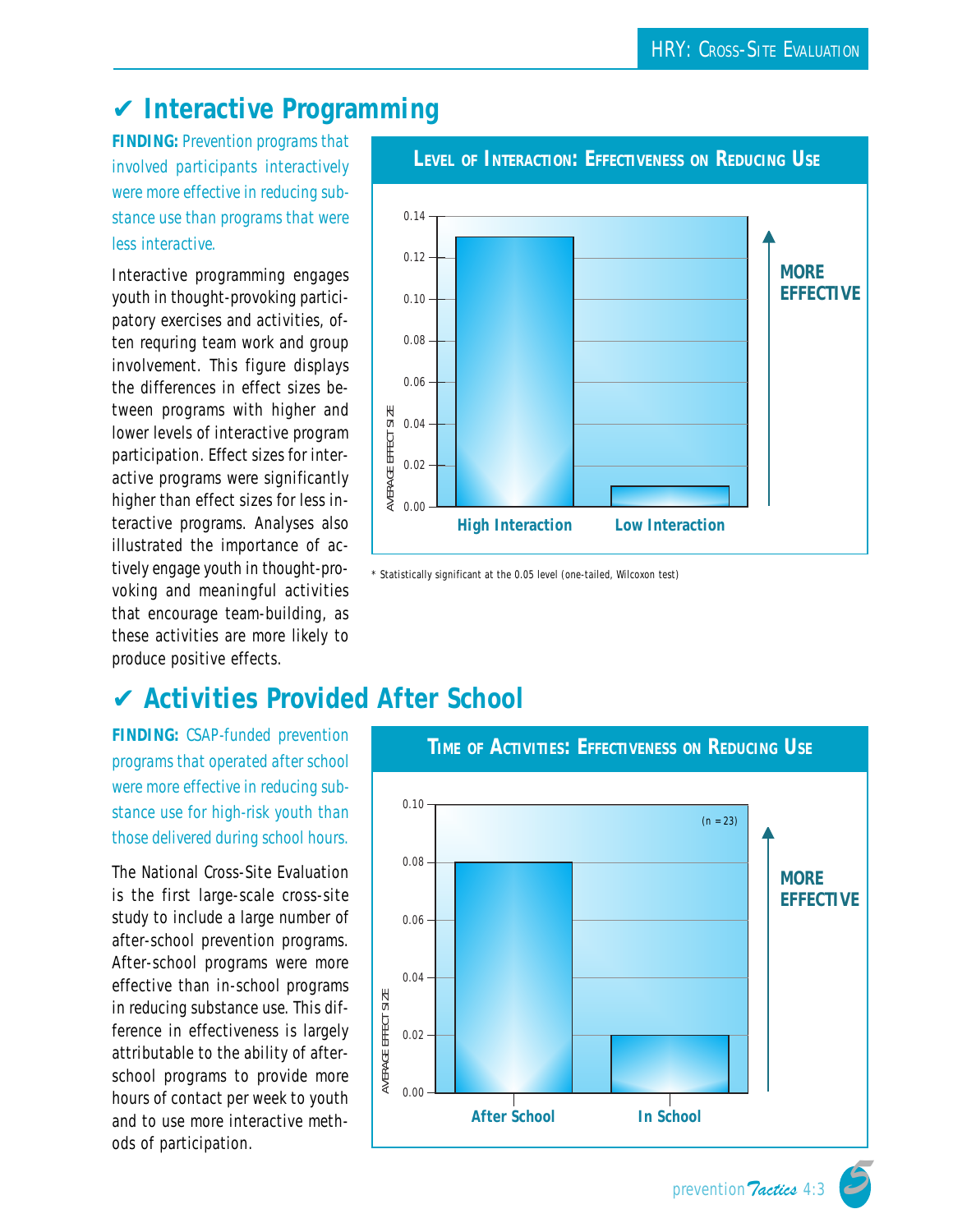## ✔ **Gender Differences**

**FINDING:** *Prevention program results differed for males and females: Substance use outcomes were more positive for males than for females at program's end but, positive outcomes emerged later and lasted longer for females.*

Positive outcomes for male participants were most significant at program exit—29 percent lower substance use rates than comparison males. These positive outcomes for males decreased over time. For females, the difference between participant and comparison group use was only 3 percent at program completion. However, female participants did *significantly better* than comparison females with respect to substance use at 6 and 18 months after program exit, with a 9 percent gap between participant and comparison group females.



# ✔ **Life Skills**

**FINDING:** *Prevention programs that focused on developing life skills, including refusal skill building, anger management, conflict resolution, social skills development and academics were more effective in reducing substance use for high-risk youth than programs that emphasized other program content.*

Programs providing life skills programming were most effective in reducing substance use among high-risk youth, and programs focusing primarily on knowledge and information concerning alcohol, drugs, and other attendant issues

were least effective. Those recreational programs that were relatively effective mixed strong skills development into their programs.





\*Contrasts with other categories statistically significant at the .05 level (one-tailed, Wilcoxon test). Averages are median values.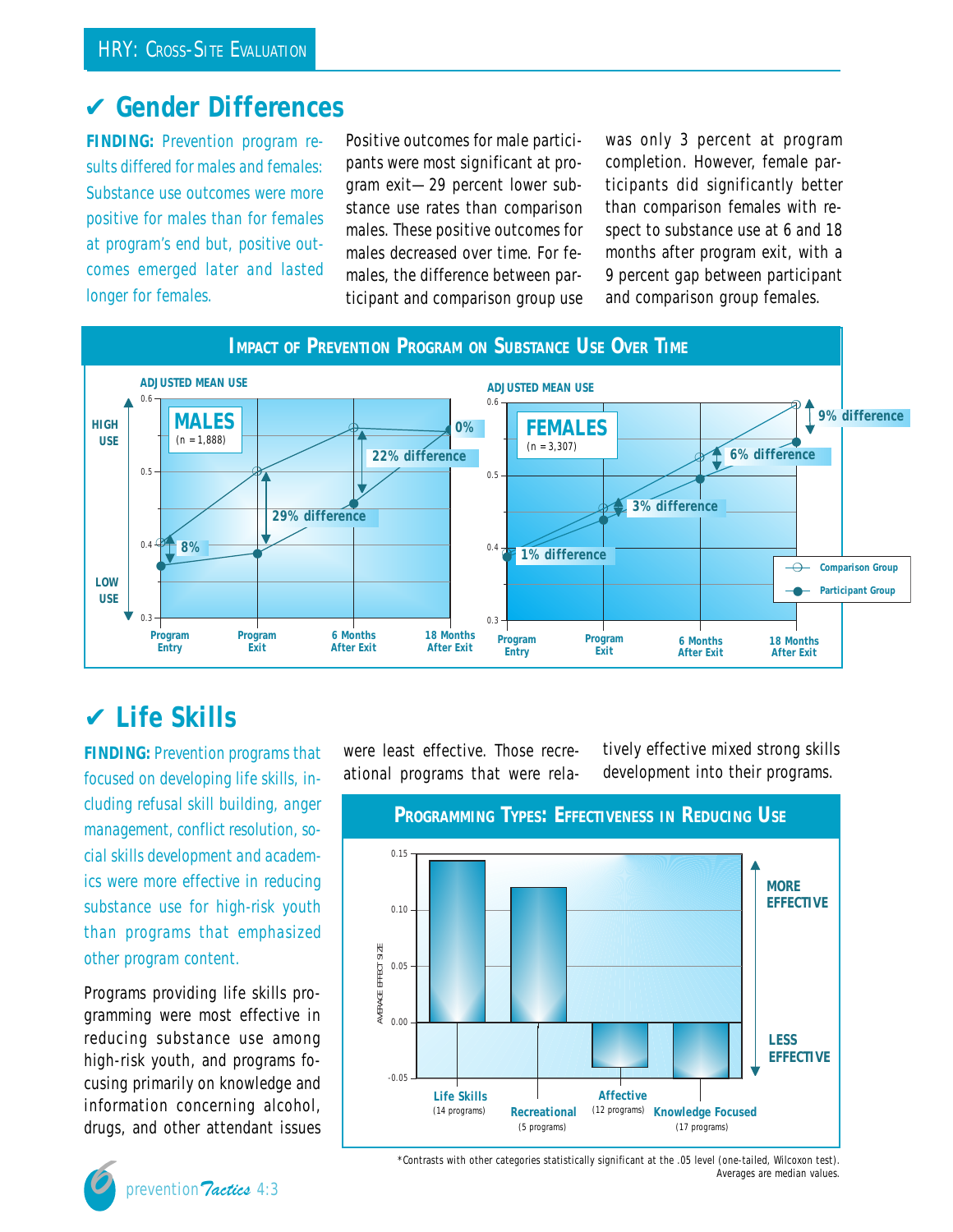# ✔ **School and Family Connectedness**

**FINDING:** *High-risk youth who were connected to positive social environments (such as school and family) used substances less than those who lacked such connections. For youth at risk, connectedness plays an important role in effective prevention efforts.*

The bars in the graph summarize the degree to which each protective factor is related to *less* substance use. Strong bonding with school and family show the greatest associations with reduced substance use for these youth at risk.

School connectedness represents youths' perceptions that school is



\* Numbers along Y axis are Pearson's Correlation coefficients.

## *Can you improve your prevention outcomes?*

IF YOU WORK with high-risk youth, the following questions may help you strengthen your program based on the findings of the CSAP National Cross-Site Evaluation of High Risk Youth Programs.

- $\Box$  Are you collaborating with other organizations and agencies to increase prevention opportunities in your community?
- ❒ Does your program provide at least 4 hours of contact per week?
- ❒ Does your program actively involve youth in exercises and activities that require team work, group participation, and relationship development?
- ❒ Does your program provide activities after school?
- $\Box$  Does your program continue to support males and keep them connected to prevention activities after program exit?
- ❒ Does your program help youth develop life skills, such as conflict resolution, academic ability, anger management, stress release, social development, and problem solving?
- ❒ Does your program facilitate the development of positive bonds with school, family and/or the community?

a positive and rewarding environment in which they can succeed. Family bonding represents youth's perception that the family is a positive and rewarding environment in which they are heard and supported.

This analysis suggests that individual protective factors that are *catalysts and facilitators* for building connectedness with positive external environments (e.g., family bonding and school connectedness) are more strongly linked to lower levels of substance use than are individual protective factors that are primarily "inoculations" against negative environmental influences (e.g., belief-in-self and social confidence). To learn more about prevention and school connectedness, please see *Prevention Tactics* 3:3, 1999.

prevention Tactics 4:3